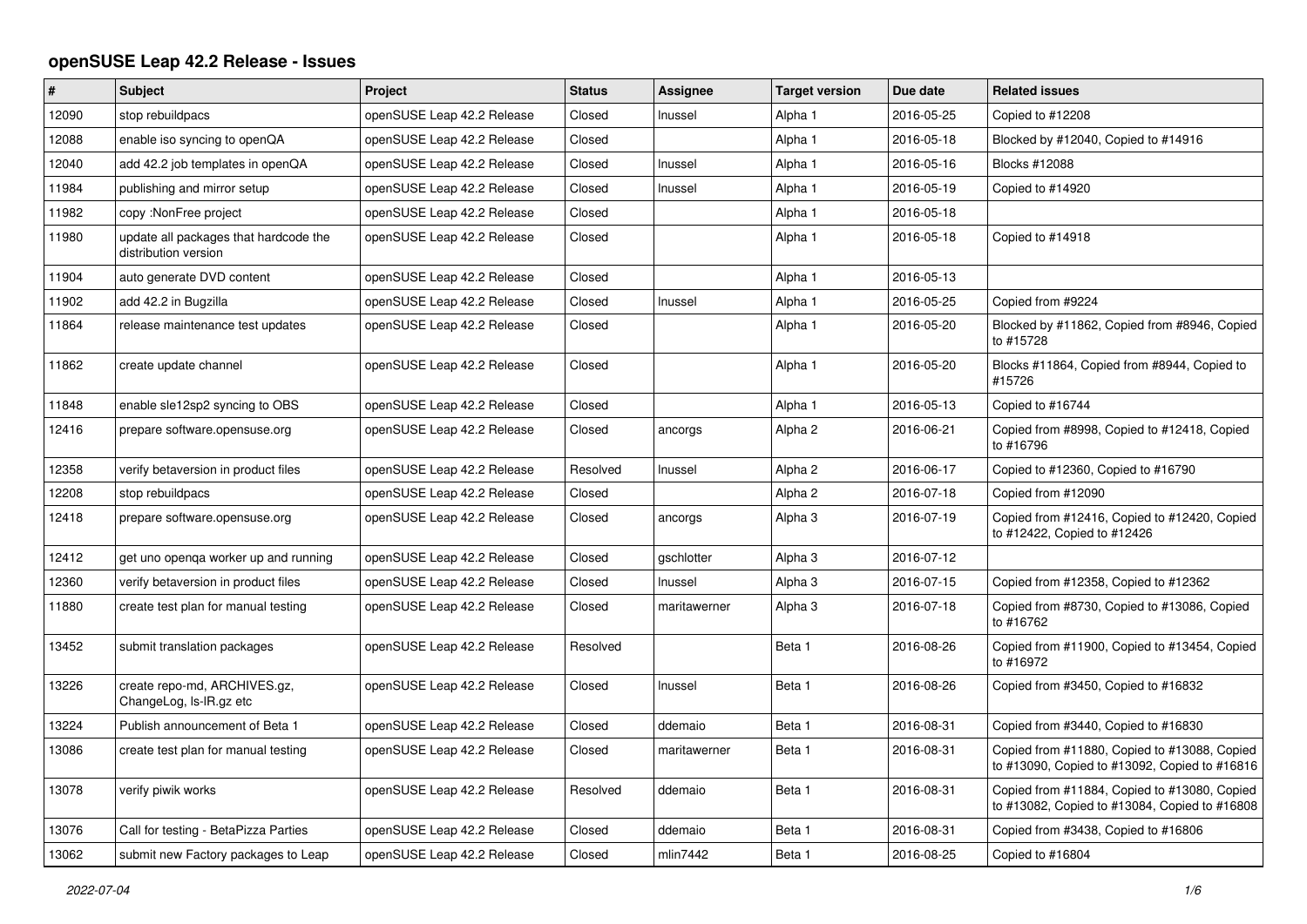| $\vert$ # | Subject                                 | Project                    | <b>Status</b> | Assignee     | <b>Target version</b> | Due date   | <b>Related issues</b>                                     |
|-----------|-----------------------------------------|----------------------------|---------------|--------------|-----------------------|------------|-----------------------------------------------------------|
| 12784     | update roadmap                          | openSUSE Leap 42.2 Release | Closed        | Inussel      | Beta 1                | 2016-08-31 | Copied to #12786, Copied to #16800                        |
| 12420     | prepare software.opensuse.org           | openSUSE Leap 42.2 Release | Closed        | ancorgs      | Beta 1                | 2016-08-30 | Copied from #12418                                        |
| 12362     | verify betaversion in product files     | openSUSE Leap 42.2 Release | Resolved      | Inussel      | Beta 1                | 2016-08-26 | Copied from #12360, Copied to #12364                      |
| 12320     | re-enable kontact test                  | openSUSE Leap 42.2 Release | Resolved      | mlin7442     | Beta 1                | 2016-08-22 |                                                           |
| 11876     | sync releaes notes to correct directory | openSUSE Leap 42.2 Release | Closed        |              | Beta 1                |            | Copied from #9174, Copied to #16758                       |
| 11872     | update slide show                       | openSUSE Leap 42.2 Release | Resolved      | ddemaio      | Beta 1                | 2016-08-24 | Copied from #9000, Copied to #16754                       |
| 11868     | update droplist                         | openSUSE Leap 42.2 Release | Closed        | Inussel      | Beta 1                | 2016-08-25 | Copied from #8990, Copied to #16750                       |
| 11866     | add 42.2 to OBS distributions           | openSUSE Leap 42.2 Release | Closed        | adrianSuSE   | Beta 1                | 2016-08-31 | Copied from #8948, Copied to #16748                       |
| 11860     | create external sources list            | openSUSE Leap 42.2 Release | Closed        | Inussel      | Beta 1                | 2016-07-28 | Copied from #8942, Copied to #16746                       |
| 13454     | submit translation packages             | openSUSE Leap 42.2 Release | Closed        | keichwa      | Beta 2                | 2016-09-16 | Copied from #13452, Copied to #13634, Copied<br>to #16974 |
| 13274     | send deadline reminder                  | openSUSE Leap 42.2 Release | Closed        | Inussel      | Beta 2                | 2016-09-09 | Copied to #13632                                          |
| 13260     | <b>Security Audit</b>                   | openSUSE Leap 42.2 Release | Resolved      | msmeissn     | Beta 2                | 2016-09-15 | Copied to #13262, Copied to #16846                        |
| 13254     | check which packages turned into a fork | openSUSE Leap 42.2 Release | Resolved      | dimstar      | Beta 2                | 2016-09-13 | Copied to #16842                                          |
| 13190     | translate plasma-pk-updates             | openSUSE Leap 42.2 Release | Closed        |              | Beta 2                | 2016-09-15 | Copied to #16828                                          |
| 13102     | tell nvidia packager to upload drivers  | openSUSE Leap 42.2 Release | Closed        | sndirsch     | Beta 2                | 2016-09-21 | Copied from #4232, Copied to #16824                       |
| 13088     | create test plan for manual testing     | openSUSE Leap 42.2 Release | Closed        | maritawerner | Beta 2                | 2016-09-21 | Copied from #13086, Copied to #13630                      |
| 13080     | verify piwik works                      | openSUSE Leap 42.2 Release | Closed        | ddemaio      | Beta 2                | 2016-09-21 | Copied from #13078, Copied to #13628, Copied<br>to #16810 |
| 12786     | update roadmap                          | openSUSE Leap 42.2 Release | Closed        | Inussel      | Beta 2                | 2016-09-21 | Copied from #12784, Copied to #12788, Copied<br>to #13626 |
| 12422     | prepare software.opensuse.org           | openSUSE Leap 42.2 Release | Closed        | ancorgs      | Beta 2                | 2016-09-22 | Copied from #12418, Copied to #13624                      |
| 12364     | verify betaversion in product files     | openSUSE Leap 42.2 Release | Closed        |              | Beta 2                | 2016-09-23 | Copied from #12362, Copied to #12366, Copied<br>to #13622 |
| 11882     | get signed shim                         | openSUSE Leap 42.2 Release | Closed        | jsegitz      | Beta 2                | 2016-09-15 | Copied from #8988, Copied to #16764                       |
| 11878     | call for translation                    | openSUSE Leap 42.2 Release | Closed        | AdaLovelace  | Beta 2                | 2016-09-21 | Copied from #8708, Copied to #16760                       |
| 11874     | Create release counter                  | openSUSE Leap 42.2 Release | Closed        |              | Beta 2                | 2016-09-21 | Copied from #9066, Copied to #16756                       |
| 13880     | enable openQA maintenance testing       | openSUSE Leap 42.2 Release | Resolved      | coolo        | Beta 3                | 2016-10-07 | Copied to #16996                                          |
| 13634     | submit translation packages             | openSUSE Leap 42.2 Release | Closed        | stknorr      | Beta <sub>3</sub>     | 2016-09-30 | Copied from #13454, Copied to #16994                      |
| 13632     | send deadline reminder                  | openSUSE Leap 42.2 Release | Closed        | Inussel      | Beta 3                | 2016-09-26 | Copied from #13274, Copied to #14154                      |
| 13630     | create test plan for manual testing     | openSUSE Leap 42.2 Release | Closed        | okurz        | Beta 3                | 2016-10-06 | Copied from #13088, Copied to #16992                      |
| 13628     | verify piwik works                      | openSUSE Leap 42.2 Release | Closed        |              | Beta 3                | 2016-10-06 | Copied from #13080, Copied to #16990                      |
| 13626     | update roadmap                          | openSUSE Leap 42.2 Release | Closed        | Inussel      | Beta 3                | 2016-10-06 | Copied from #12786, Copied to #16988                      |
| 13624     | prepare software.opensuse.org           | openSUSE Leap 42.2 Release | Closed        | ancorgs      | Beta 3                | 2016-10-05 | Copied from #12422, Copied to #16986                      |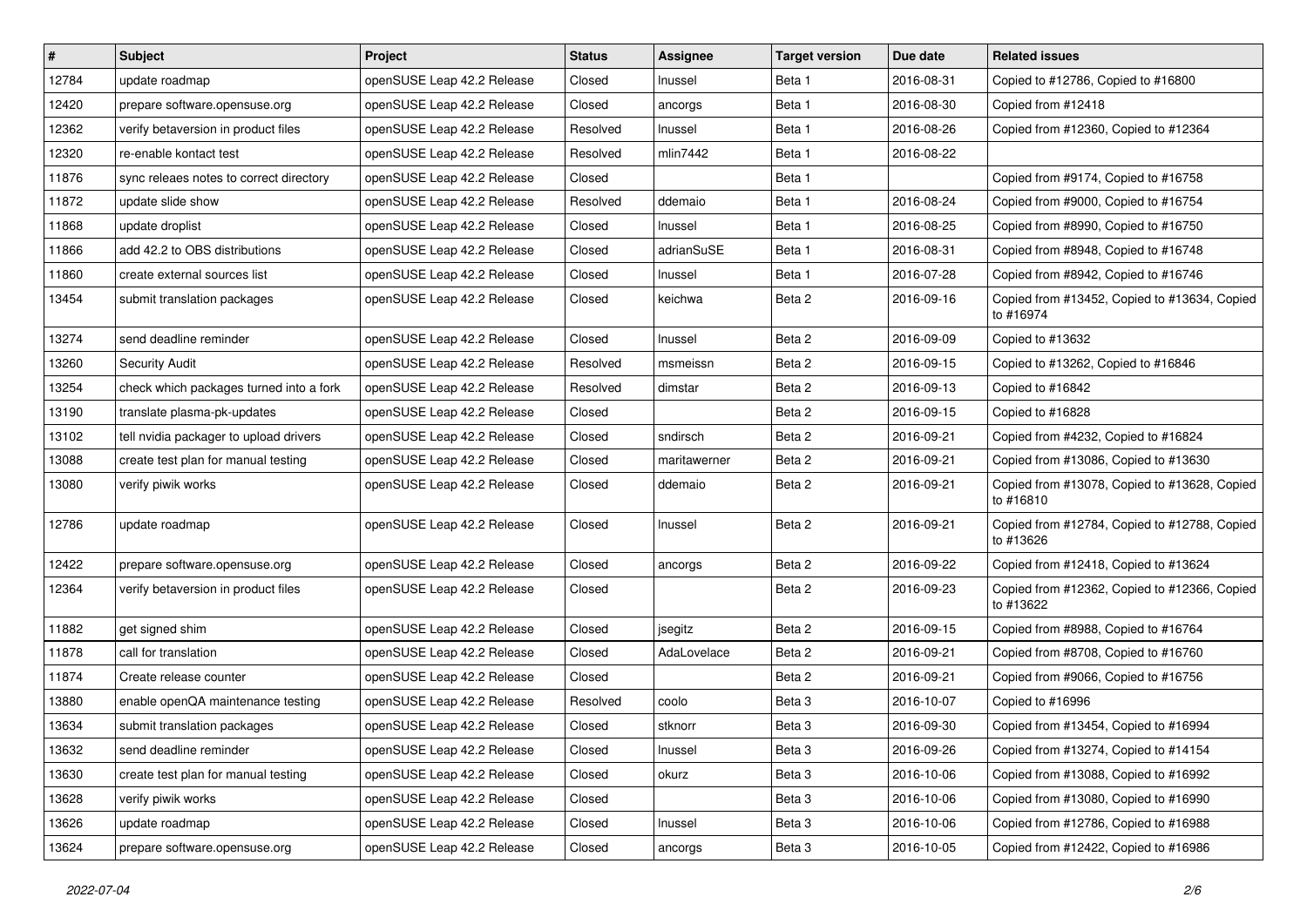| $\vert$ # | <b>Subject</b>                                         | Project                    | <b>Status</b> | <b>Assignee</b> | <b>Target version</b> | Due date   | <b>Related issues</b>                                                      |
|-----------|--------------------------------------------------------|----------------------------|---------------|-----------------|-----------------------|------------|----------------------------------------------------------------------------|
| 13622     | verify betaversion in product files                    | openSUSE Leap 42.2 Release | Closed        | Inussel         | Beta 3                | 2016-09-30 | Copied from #12364, Copied to #16984                                       |
| 13548     | update OpenSUSE_Localization_Teams                     | openSUSE Leap 42.2 Release | Resolved      | AdaLovelace     | Beta <sub>3</sub>     | 2016-10-02 | Copied to #16982                                                           |
| 13546     | update openSUSE:Localization quide                     | openSUSE Leap 42.2 Release | Resolved      | AdaLovelace     | Beta 3                | 2016-10-02 | Copied to #16980                                                           |
| 13512     | disable Factory submitter                              | openSUSE Leap 42.2 Release | Closed        | mlin7442        | Beta 3                | 2016-09-30 | Copied to #16978                                                           |
| 14154     | send deadline reminder                                 | openSUSE Leap 42.2 Release | Closed        | Inussel         | RC <sub>1</sub>       | 2016-10-11 | Copied from #13632, Copied to #14156                                       |
| 14092     | release manager checklist                              | openSUSE Leap 42.2 Release | Closed        | Inussel         | RC <sub>1</sub>       | 2016-10-18 | Copied to #14600                                                           |
| 13262     | <b>Security Audit</b>                                  | openSUSE Leap 42.2 Release | Closed        | msmeissn        | RC <sub>1</sub>       | 2016-10-24 | Copied from #13260, Copied to #13264, Copied<br>to #16848                  |
| 13090     | create test plan for manual testing                    | openSUSE Leap 42.2 Release | Closed        | maritawerner    | RC <sub>1</sub>       | 2016-10-18 | Copied from #13086                                                         |
| 12788     | update roadmap                                         | openSUSE Leap 42.2 Release | Closed        |                 | RC <sub>1</sub>       | 2016-10-18 | Copied from #12786, Copied to #12790                                       |
| 12366     | remove betaversion in product files                    | openSUSE Leap 42.2 Release | Closed        | Inussel         | RC <sub>1</sub>       | 2016-10-14 | Copied from #12364, Copied to #16792                                       |
| 11900     | submit translation packages                            | openSUSE Leap 42.2 Release | Closed        | keichwa         | RC <sub>1</sub>       | 2016-10-13 | Copied from #9170, Copied to #13452, Copied<br>to #14090, Copied to #16782 |
| 11898     | make sure nvidia packager is available for<br>GA       | openSUSE Leap 42.2 Release | Closed        |                 | RC <sub>1</sub>       | 2016-10-06 | Copied from #9110, Copied to #16780                                        |
| 11896     | merge back maintenance updates                         | openSUSE Leap 42.2 Release | Closed        |                 | RC <sub>1</sub>       | 2016-10-14 | Copied from #9014, Copied to #16778                                        |
| 11894     | make sure test updates are in the patterns             | openSUSE Leap 42.2 Release | Closed        |                 | RC <sub>1</sub>       | 2016-09-29 | Copied from #9012, Copied to #16776                                        |
| 11892     | osp addon dvd                                          | openSUSE Leap 42.2 Release | Rejected      |                 | RC <sub>1</sub>       | 2016-10-31 | Copied from #9010, Copied to #16774                                        |
| 11890     | make counter.o.o/link point to new portal              | openSUSE Leap 42.2 Release | Closed        | gschlotter      | RC <sub>1</sub>       | 2016-10-18 | Copied from #9004, Copied to #16772                                        |
| 11888     | ask community to add repo xml                          | openSUSE Leap 42.2 Release | Closed        |                 | RC <sub>1</sub>       | 2016-10-14 | Copied from #9002, Copied to #16770                                        |
| 11886     | prepare software.opensuse.org                          | openSUSE Leap 42.2 Release | Closed        | ancorgs         | RC <sub>1</sub>       | 2016-10-18 | Copied from #8998, Copied to #16768                                        |
| 11884     | verify piwik works                                     | openSUSE Leap 42.2 Release | Resolved      | ddemaio         | RC <sub>1</sub>       | 2016-10-18 | Copied from #8996, Copied to #13078                                        |
| 11870     | EULA review/update                                     | openSUSE Leap 42.2 Release | Closed        |                 | RC <sub>1</sub>       | 2016-10-13 | Copied from #8994, Copied to #16752                                        |
| 14600     | release manager checklist                              | openSUSE Leap 42.2 Release | Closed        | Inussel         | RC <sub>2</sub>       | 2016-11-02 | Copied from #14092, Copied to #14602, Copied<br>to #17014                  |
| 14556     | enable OBS: Maintained attribute in<br>:Update project | openSUSE Leap 42.2 Release | Resolved      | AndreasStieger  | RC <sub>2</sub>       | 2016-11-02 | Copied to #17012                                                           |
| 14262     | remove betatest macro from priconf                     | openSUSE Leap 42.2 Release | Closed        | mlin7442        | RC <sub>2</sub>       | 2016-10-21 | Copied to #17008                                                           |
| 14232     | verify release counters for update                     | openSUSE Leap 42.2 Release | Closed        | Inussel         | RC <sub>2</sub>       | 2016-10-20 | Copied to #17006                                                           |
| 14206     | openSUSE-EULAs up to date                              | openSUSE Leap 42.2 Release | Closed        | Inussel         | RC 2                  | 2016-11-06 | Copied to #17004                                                           |
| 14156     | send deadline reminder                                 | openSUSE Leap 42.2 Release | Closed        | Inussel         | RC <sub>2</sub>       | 2016-10-25 | Copied from #14154                                                         |
| 14090     | submit translation packages                            | openSUSE Leap 42.2 Release | Closed        | keichwa         | RC <sub>2</sub>       | 2016-10-28 | Copied from #11900, Copied to #14660, Copied<br>to #17000                  |
| 13092     | create test plan for manual testing                    | openSUSE Leap 42.2 Release | Resolved      | okurz           | RC <sub>2</sub>       | 2016-11-02 | Copied from #13086                                                         |
| 13082     | verify piwik works                                     | openSUSE Leap 42.2 Release | Closed        | ddemaio         | RC <sub>2</sub>       | 2016-11-02 | Copied from #13078, Copied to #16812                                       |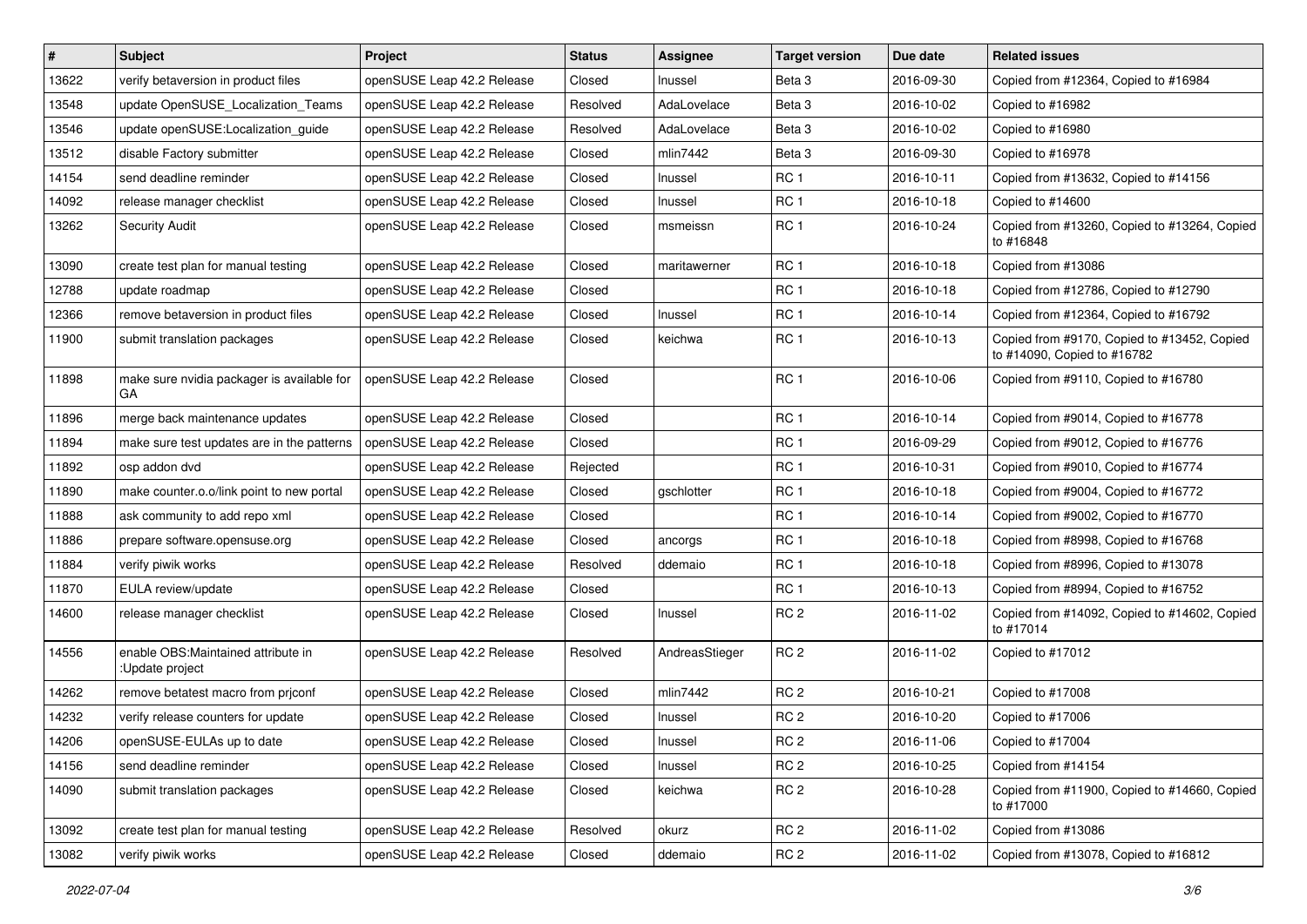| $\vert$ # | Subject                                                                                 | Project                    | <b>Status</b> | Assignee    | <b>Target version</b> | Due date   | <b>Related issues</b>                |
|-----------|-----------------------------------------------------------------------------------------|----------------------------|---------------|-------------|-----------------------|------------|--------------------------------------|
| 12790     | update roadmap                                                                          | openSUSE Leap 42.2 Release | Closed        |             | RC <sub>2</sub>       | 2016-11-02 | Copied from #12788, Copied to #12792 |
| 12426     | prepare software.opensuse.org                                                           | openSUSE Leap 42.2 Release | Closed        | ancorgs     | RC <sub>2</sub>       | 2016-11-02 | Copied from #12418, Copied to #16798 |
| 14660     | submit translation packages                                                             | openSUSE Leap 42.2 Release | Closed        | keichwa     | GM                    | 2016-11-08 | Copied from #14090, Copied to #17018 |
| 14602     | release manager checklist GM                                                            | openSUSE Leap 42.2 Release | Closed        | Inussel     | <b>GM</b>             | 2016-11-16 | Copied from #14600, Copied to #17016 |
| 13898     | fix symlink on openqa.opensuse.org for<br>goldmaster DVD                                | openSUSE Leap 42.2 Release | Closed        | Inussel     | GM                    | 2016-11-14 | Copied to #16998                     |
| 13264     | <b>Security Audit</b>                                                                   | openSUSE Leap 42.2 Release | Closed        |             | GM                    | 2016-11-18 | Copied from #13262, Copied to #16850 |
| 13240     | evaluate results of manual testing with<br>release manager                              | openSUSE Leap 42.2 Release | Closed        |             | GM                    | 2016-11-08 | Copied from #9308, Copied to #16840  |
| 13238     | call to update release notes                                                            | openSUSE Leap 42.2 Release | Closed        | AdaLovelace | GM                    | 2016-11-08 | Copied from #9292, Copied to #16838  |
| 13234     | merge back maintenance updates                                                          | openSUSE Leap 42.2 Release | Closed        |             | GM                    | 2016-11-09 | Copied from #9016, Copied to #16836  |
| 13232     | remove test updates from the patterns                                                   | openSUSE Leap 42.2 Release | Closed        |             | <b>GM</b>             | 2016-11-09 | Copied from #4042, Copied to #16834  |
| 13104     | <b>IPRQ</b>                                                                             | openSUSE Leap 42.2 Release | Closed        | Inussel     | GM                    | 2016-11-11 | Copied from #4086, Copied to #16826  |
| 13100     | Send Gold Master announcement for<br>developers                                         | openSUSE Leap 42.2 Release | Closed        |             | GM                    | 2016-11-11 | Copied from #4088, Copied to #16822  |
| 13098     | check manual was generated for OSP                                                      | openSUSE Leap 42.2 Release | Closed        |             | GM                    | 2016-11-11 | Copied from #4084, Copied to #16820  |
| 13096     | announce GM deadline internally                                                         | openSUSE Leap 42.2 Release | Closed        |             | GM                    | 2016-11-04 | Copied from #4016, Copied to #16818  |
| 11786     | set end of life attribute in product file                                               | openSUSE Leap 42.2 Release | Rejected      |             | GM                    |            | Copied to #16742                     |
| 14854     | update release number in IRC channel<br>topic                                           | openSUSE Leap 42.2 Release | Closed        |             | GA                    | 2016-11-21 | Copied to #17024                     |
| 14776     | notify studio team about GM                                                             | openSUSE Leap 42.2 Release | Closed        | Inussel     | GA                    | 2016-11-14 | Copied to #17022                     |
| 14710     | update web site with new languages                                                      | openSUSE Leap 42.2 Release | Resolved      | AdaLovelace | GA                    | 2016-11-16 | Copied to #17020                     |
| 13650     | document KDE5 upgrade                                                                   | openSUSE Leap 42.2 Release | Closed        |             | GA                    | 2016-11-16 |                                      |
| 13450     | Create social media backgrounds and<br>badges                                           | openSUSE Leap 42.2 Release | Closed        |             | GA                    | 2016-11-14 | Copied from #9068, Copied to #16696  |
| 13448     | translate social media messages                                                         | openSUSE Leap 42.2 Release | Closed        |             | GA                    | 2016-11-14 | Copied from #9060, Copied to #16970  |
| 13444     | Make sure we have the right people<br>prepared to send out the social media<br>messages | openSUSE Leap 42.2 Release | Resolved      | ddemaio     | GA                    | 2016-11-14 | Copied from #9056, Copied to #16968  |
| 13440     | Social media marketing                                                                  | openSUSE Leap 42.2 Release | Resolved      | ddemaio     | GA                    | 2016-11-14 | Copied from #9052, Copied to #16694  |
| 13438     | release party poster                                                                    | openSUSE Leap 42.2 Release | Closed        |             | GA                    | 2016-11-09 | Copied from #9050, Copied to #16964  |
| 13436     | Create event pages on Facebook,<br>Google+                                              | openSUSE Leap 42.2 Release | Rejected      | ddemaio     | GA                    | 2016-11-09 | Copied from #9048, Copied to #16962  |
| 13434     | Update release party wiki pages                                                         | openSUSE Leap 42.2 Release | Resolved      | AdaLovelace | GA                    | 2016-11-09 | Copied from #9046, Copied to #16960  |
| 13432     | Write release party invitation article                                                  | openSUSE Leap 42.2 Release | Resolved      | ddemaio     | GA                    | 2016-11-09 | Copied from #9044, Copied to #16958  |
| 13430     | <b>Release Parties</b>                                                                  | openSUSE Leap 42.2 Release | Resolved      | ddemaio     | GA                    | 2016-11-09 | Copied from #9042, Copied to #16956  |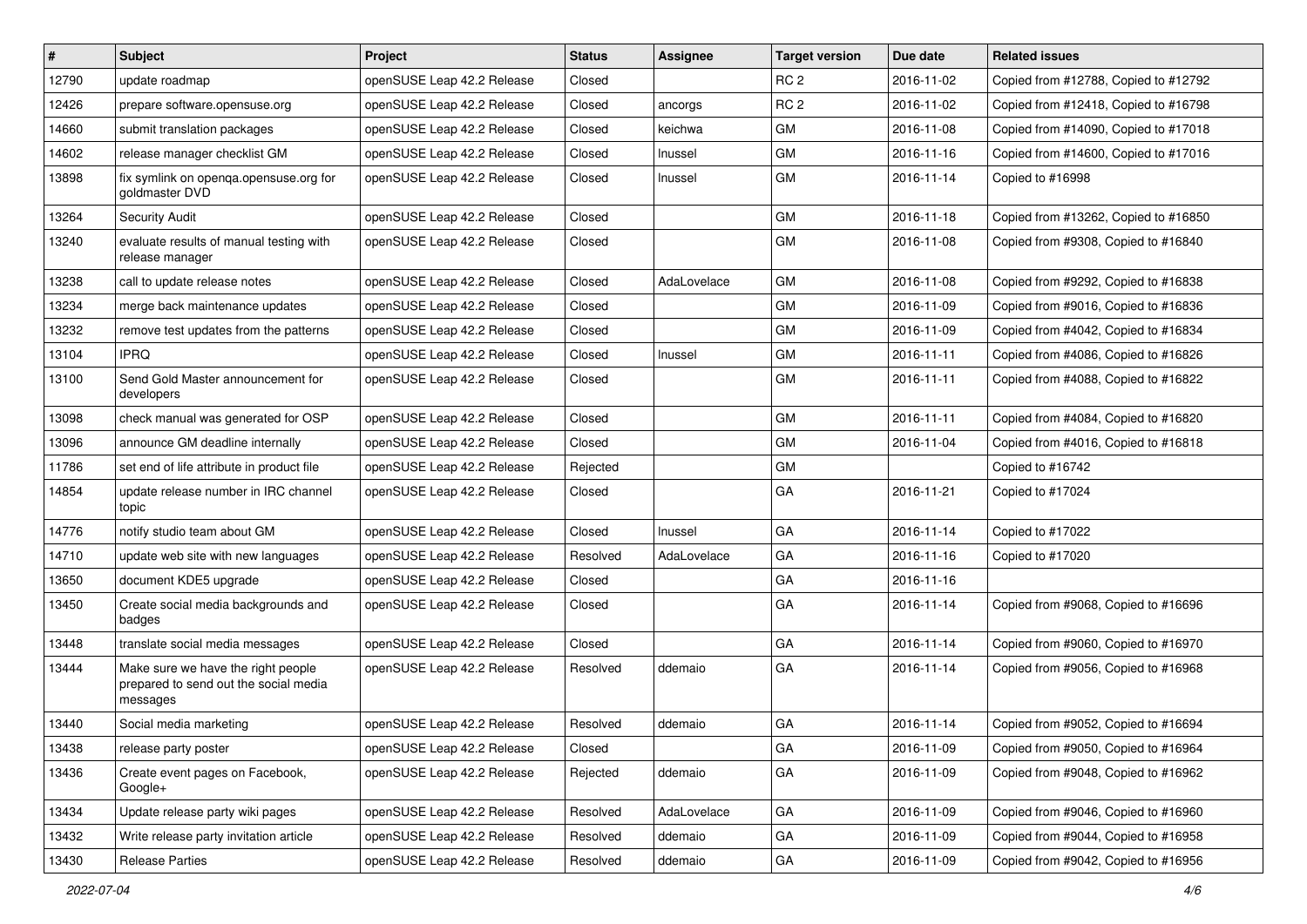| $\vert$ # | Subject                                                                  | <b>Project</b>             | <b>Status</b> | <b>Assignee</b> | <b>Target version</b> | Due date   | <b>Related issues</b>               |
|-----------|--------------------------------------------------------------------------|----------------------------|---------------|-----------------|-----------------------|------------|-------------------------------------|
| 13422     | software.opensuse.org                                                    | openSUSE Leap 42.2 Release | Closed        | ancorgs         | GA                    | 2016-11-16 | Copied from #8764, Copied to #16954 |
| 13420     | translate release announcement                                           | openSUSE Leap 42.2 Release | Closed        |                 | GA                    | 2016-11-11 | Copied from #9138, Copied to #16952 |
| 13418     | Gather info from major pieces of our<br>release onto Major_features page | openSUSE Leap 42.2 Release | Rejected      | ddemaio         | GA                    | 2016-11-09 | Copied from #9108, Copied to #16950 |
| 13416     | Add features from distrowatch                                            | openSUSE Leap 42.2 Release | Rejected      | ddemaio         | GA                    | 2016-11-09 | Copied from #9106, Copied to #16948 |
| 13414     | Get technical review                                                     | openSUSE Leap 42.2 Release | Resolved      | ddemaio         | GA                    | 2016-11-09 | Copied from #9104, Copied to #16946 |
| 13412     | Get features page finished                                               | openSUSE Leap 42.2 Release | Resolved      | ddemaio         | GA                    | 2016-11-09 | Copied from #9102, Copied to #16944 |
| 13410     | Move Major Features to feature guide<br>page                             | openSUSE Leap 42.2 Release | Resolved      | ddemaio         | GA                    | 2016-11-09 | Copied from #9100, Copied to #16942 |
| 13408     | Write the Feature Guide                                                  | openSUSE Leap 42.2 Release | Resolved      | ddemaio         | GA                    | 2016-11-09 | Copied from #9098, Copied to #16940 |
| 13406     | send press kit                                                           | openSUSE Leap 42.2 Release | Resolved      | ddemaio         | GA                    | 2016-11-11 | Copied from #9096, Copied to #16938 |
| 13404     | Assemble press kit.                                                      | openSUSE Leap 42.2 Release | Resolved      | ddemaio         | GA                    | 2016-11-09 | Copied from #9094, Copied to #16936 |
| 13402     | Write 'reviewers guide', the mail for the<br>press                       | openSUSE Leap 42.2 Release | Resolved      | ddemaio         | GA                    | 2016-11-07 | Copied from #9092, Copied to #16934 |
| 13400     | Create list of people who can be<br>interviewed                          | openSUSE Leap 42.2 Release | Resolved      | ddemaio         | GA                    | 2016-11-16 | Copied from #9090, Copied to #16932 |
| 13398     | Create a Press Kit and send it to the press                              | openSUSE Leap 42.2 Release | Resolved      | ddemaio         | GA                    | 2016-11-16 | Copied from #9088, Copied to #16930 |
| 13396     | Get quotes from important people                                         | openSUSE Leap 42.2 Release | Resolved      | ddemaio         | GA                    | 2016-11-07 | Copied from #9086, Copied to #16928 |
| 13394     | Let our PR Agencies have one last look at<br>the announcement            | openSUSE Leap 42.2 Release | Rejected      | ddemaio         | GA                    | 2016-11-09 | Copied from #9084, Copied to #16926 |
| 13392     | Get feedback on the draft press announce                                 | openSUSE Leap 42.2 Release | Resolved      | ddemaio         | GA                    | 2016-11-04 | Copied from #9082, Copied to #16924 |
| 13390     | Create a draft press announcement                                        | openSUSE Leap 42.2 Release | Resolved      | ddemaio         | GA                    | 2016-11-04 | Copied from #9080, Copied to #16922 |
| 13388     | Write Press Announcement                                                 | openSUSE Leap 42.2 Release | Resolved      | ddemaio         | GA                    | 2016-11-09 | Copied from #9078, Copied to #16920 |
| 13386     | Write community announcement for<br>news.o.o                             | openSUSE Leap 42.2 Release | Resolved      | ddemaio         | GA                    | 2016-11-09 | Copied from #9076, Copied to #16918 |
| 13384     | Get screenshots taken                                                    | openSUSE Leap 42.2 Release | Resolved      | ddemaio         | GA                    | 2016-11-09 | Copied from #9074, Copied to #16916 |
| 13372     | update wiki                                                              | openSUSE Leap 42.2 Release | Resolved      | bmwiedemann     | GA                    | 2016-11-16 | Copied from #9136, Copied to #16910 |
| 13370     | update shop.opensuse.org                                                 | openSUSE Leap 42.2 Release | Closed        |                 | GA                    | 2016-11-16 | Copied from #9134, Copied to #16908 |
| 13368     | request new box image and link                                           | openSUSE Leap 42.2 Release | Resolved      | bmwiedemann     | GA                    | 2016-11-16 | Copied from #9132, Copied to #16906 |
| 13366     | shop.opensuse.org                                                        | openSUSE Leap 42.2 Release | Closed        |                 | GA                    | 2016-11-16 | Copied from #9130, Copied to #16904 |
| 13364     | notify mirror admins                                                     | openSUSE Leap 42.2 Release | Resolved      | Inussel         | GA                    | 2016-11-11 | Copied from #9382, Copied to #16902 |
| 13362     | set up update-test project                                               | openSUSE Leap 42.2 Release | Closed        |                 | GA                    | 2016-11-16 | Copied from #9304, Copied to #16900 |
| 13360     | adjust knapsack for GM                                                   | openSUSE Leap 42.2 Release | Closed        | aplanas         | GA                    | 2016-11-11 | Copied from #9152, Copied to #16898 |
| 13356     | change openSUSE-current                                                  | openSUSE Leap 42.2 Release | Closed        |                 | GA                    | 2016-11-16 | Copied from #9148, Copied to #16896 |
| 13354     | Switch count down to hourly rendering                                    | openSUSE Leap 42.2 Release | Closed        |                 | GA                    | 2016-11-16 | Copied from #9146, Copied to #16894 |